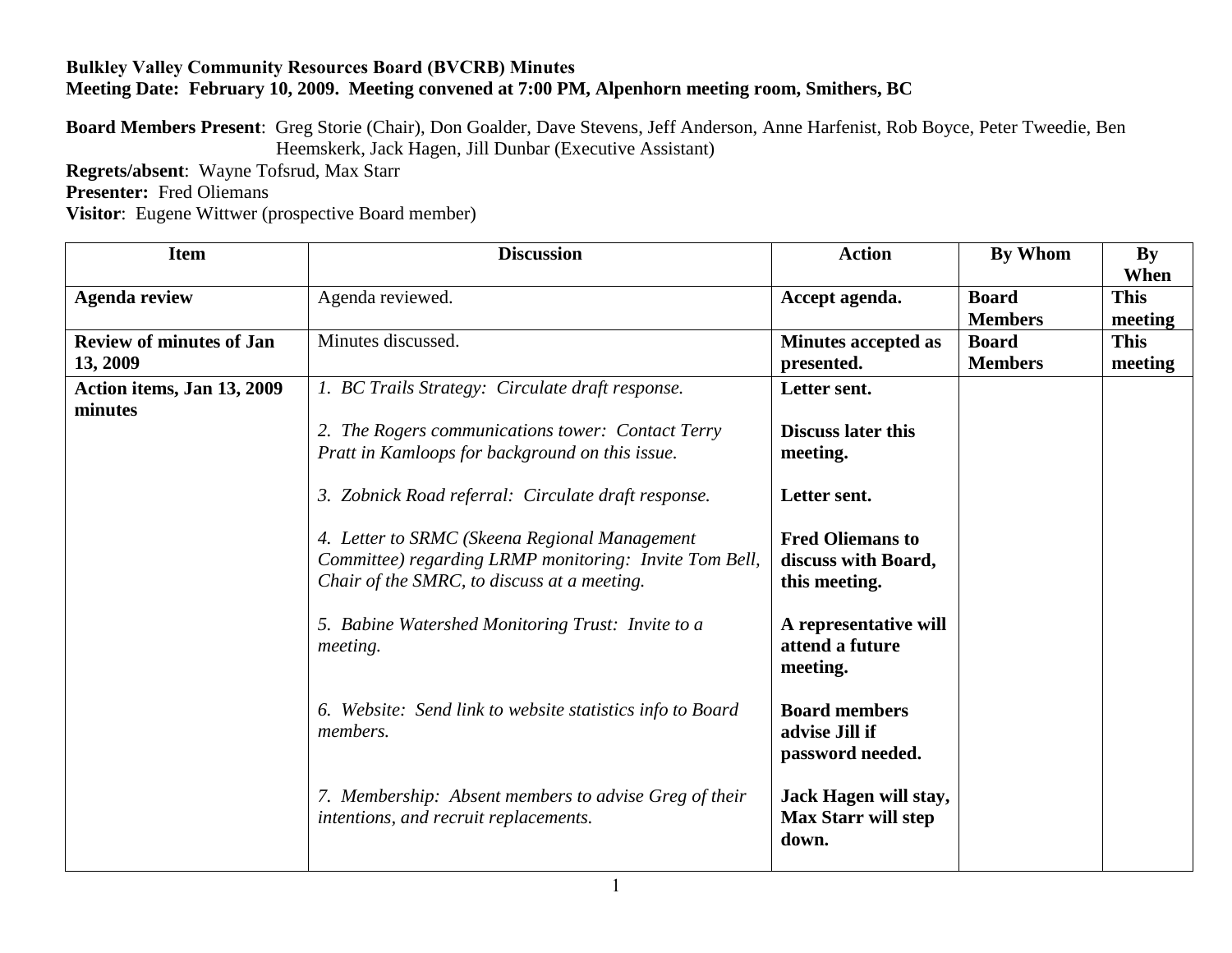| <b>Item</b>                                                                       | <b>Discussion</b>                                                                                                                                                                                                                                                                                                                                                                                                                                                                                                                                                                                                                                                                                                                                                                                                                                                                                                                                                                                                                                                                                                                                                                                                                            | <b>Action</b>                                                                                                                                            | <b>By Whom</b>                 | By                                    |
|-----------------------------------------------------------------------------------|----------------------------------------------------------------------------------------------------------------------------------------------------------------------------------------------------------------------------------------------------------------------------------------------------------------------------------------------------------------------------------------------------------------------------------------------------------------------------------------------------------------------------------------------------------------------------------------------------------------------------------------------------------------------------------------------------------------------------------------------------------------------------------------------------------------------------------------------------------------------------------------------------------------------------------------------------------------------------------------------------------------------------------------------------------------------------------------------------------------------------------------------------------------------------------------------------------------------------------------------|----------------------------------------------------------------------------------------------------------------------------------------------------------|--------------------------------|---------------------------------------|
|                                                                                   | 8. Brochure: Finalize brochure and circulate for Board<br>approval.                                                                                                                                                                                                                                                                                                                                                                                                                                                                                                                                                                                                                                                                                                                                                                                                                                                                                                                                                                                                                                                                                                                                                                          | <b>Finalize brochure.</b>                                                                                                                                | <b>Taylor</b>                  | When<br><b>Next</b><br>meeting        |
|                                                                                   | 9. Monitoring: Contact Tom Bell re: LRMP monitoring,<br>then consider inviting Kelly Giesbrecht to a meeting.                                                                                                                                                                                                                                                                                                                                                                                                                                                                                                                                                                                                                                                                                                                                                                                                                                                                                                                                                                                                                                                                                                                                | <b>Discuss monitoring</b><br>with Fred Oliemans<br>first.                                                                                                | <b>Board</b><br>members        | <b>This</b><br>meeting                |
| <b>Discussion with Fred</b><br><b>Oliemans re: LRMP</b><br>monitoring commitments | Greg: The Board would like to discuss: Government<br>plans for future LRMP monitoring; government<br>commitments; monitoring commitments in the LRMP.<br><b>Fred:</b> ILMB Board of Directors decides where<br>government priorities lie. Current focus is on First Nations<br>issues. LRMP monitoring to date includes reports issued<br>in 2001, 2004, 2006, and the State of the Forest in 2004.<br>This is high relative to other LRMPs. Currently each<br>agency monitors the areas they are responsible for. ILMB<br>does not have the resources to coordinate monitoring<br>overall. Government values the LRMP; staff is<br>deliberating over how to monitor.<br><b>Peter:</b> Plan has a 10 year life – then what?<br>Fred: Focus is on other areas of the province that haven't<br>been completed yet.<br><b>Jeff:</b> Plans have no value without monitoring. Why<br>complete them if they won't be monitored?<br>Greg: Certain agencies don't appear to recognize the<br>LRMP or refer to it.<br>Anne: Lakes and Kalum have records of progress<br>available to the public, which show which agencies are<br>responsible for strategies – allows easy tracking of<br>progress.<br>Fred will discuss issues at next SRMC meeting. | <b>Fred Oliemans:</b><br><b>Discuss LRMP</b><br>monitoring<br>commitments and<br>agency cooperation<br>at next SRMC<br>meeting; report back<br>to BVCRB. | <b>Fred</b><br><b>Oliemans</b> | <b>Next</b><br><b>SRMC</b><br>meeting |
| <b>Subcommittee</b>                                                               | 1. Mining and Energy Development                                                                                                                                                                                                                                                                                                                                                                                                                                                                                                                                                                                                                                                                                                                                                                                                                                                                                                                                                                                                                                                                                                                                                                                                             |                                                                                                                                                          |                                |                                       |
| <b>Reports/Issues/Corresponde</b>                                                 | Rob: No new business.                                                                                                                                                                                                                                                                                                                                                                                                                                                                                                                                                                                                                                                                                                                                                                                                                                                                                                                                                                                                                                                                                                                                                                                                                        |                                                                                                                                                          |                                |                                       |
| nce                                                                               |                                                                                                                                                                                                                                                                                                                                                                                                                                                                                                                                                                                                                                                                                                                                                                                                                                                                                                                                                                                                                                                                                                                                                                                                                                              |                                                                                                                                                          |                                |                                       |
|                                                                                   | 2. Recreation<br>Letter to user groups re: RAMP (Jan 13/09): Some                                                                                                                                                                                                                                                                                                                                                                                                                                                                                                                                                                                                                                                                                                                                                                                                                                                                                                                                                                                                                                                                                                                                                                            |                                                                                                                                                          |                                |                                       |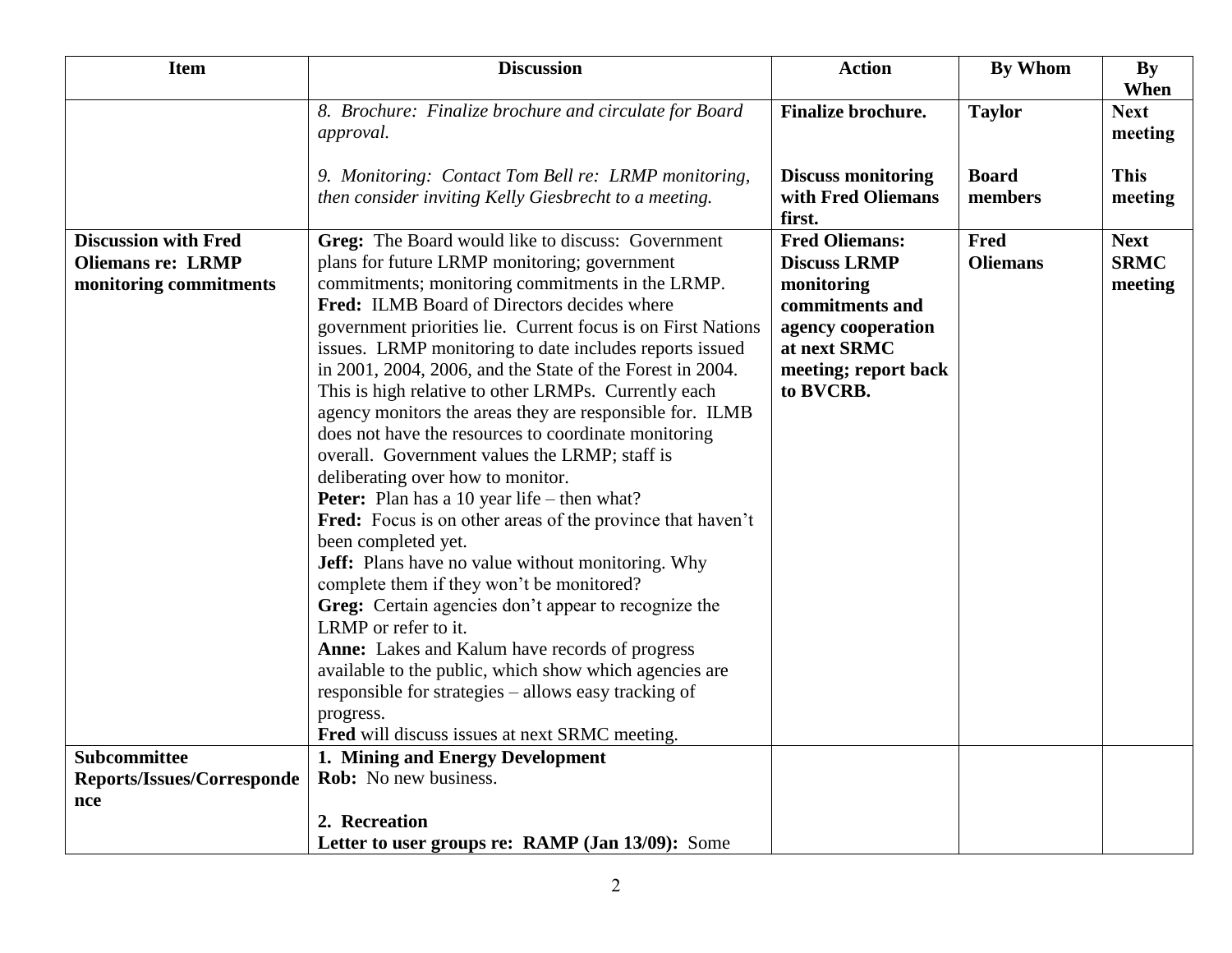| <b>Item</b> | <b>Discussion</b>                                                                                                                                                                                                                                                                                                                                                                                                                                                                                                                                                                                                                                                                                     | <b>Action</b>                                                                                           | By Whom    | <b>By</b><br>When      |
|-------------|-------------------------------------------------------------------------------------------------------------------------------------------------------------------------------------------------------------------------------------------------------------------------------------------------------------------------------------------------------------------------------------------------------------------------------------------------------------------------------------------------------------------------------------------------------------------------------------------------------------------------------------------------------------------------------------------------------|---------------------------------------------------------------------------------------------------------|------------|------------------------|
|             | responses have been received: Bob Mitchell, BV<br>Backpackers, Smithers Snowmobilers Association.<br>Response from Snowmobilers was not supportive – should<br>Board reply? If RAMP moves forward, that group will<br>want to be at the table, so Board can look at it then.<br>BC Trails Strategy: No response has been received to our<br>Jan 21/09 letter to date.                                                                                                                                                                                                                                                                                                                                 |                                                                                                         |            |                        |
|             | 3. Forestry, Range and Agriculture<br>PIR letter to Barry Smith, Jan 30/09, re: Resource<br>Constraints in the Bulkley TSA: No response so far.<br>Board would like to see the new visual overlay. A<br>presentation or Board review will be needed if there is new<br>information regarding VQO's. Board should contact Luc<br>Roberge (Visual Resource Specialist, MoF, Prince George)<br>for more info.                                                                                                                                                                                                                                                                                            | <b>Contact Luc</b><br>Roberge re: Visual<br>overlay.                                                    | <b>Ben</b> | <b>Next</b><br>meeting |
|             | <b>4. LWBC Referrals and Land Tenures</b><br>The Rogers communications tower: Referrals for<br>projects located within Controlled Recreation Areas are<br>handled by Terry Pratt (Manager, Major Projects, Resort<br>Development Branch, MOTCA) in Kamloops. However,<br>this tower was not referred since there were other towers in<br>the area, and use did not conflict. Terry advised that specs<br>were not provided and the tower was much higher than she<br>thought it would be. Her office has now asked for<br>mitigating measures to be taken (e.g. matte paint) and will<br>be more careful in future. Board decided to request that all<br>such referrals be sent through us in future. | Prepare draft letter<br>requesting that<br>future referrals in<br>the CRA be sent<br>through the BVCRB. | Anne       | <b>Next</b><br>meeting |
|             | 5. Water and Fish:<br><b>Jeff:</b> When water quality is monitored at a macro level<br>things can fall through the cracks. Perhaps we should<br>request some detailed monitoring now, when activity is<br>low. Greg: Let's see what response we get from<br>government about LRMP monitoring commitments first.                                                                                                                                                                                                                                                                                                                                                                                       |                                                                                                         |            |                        |